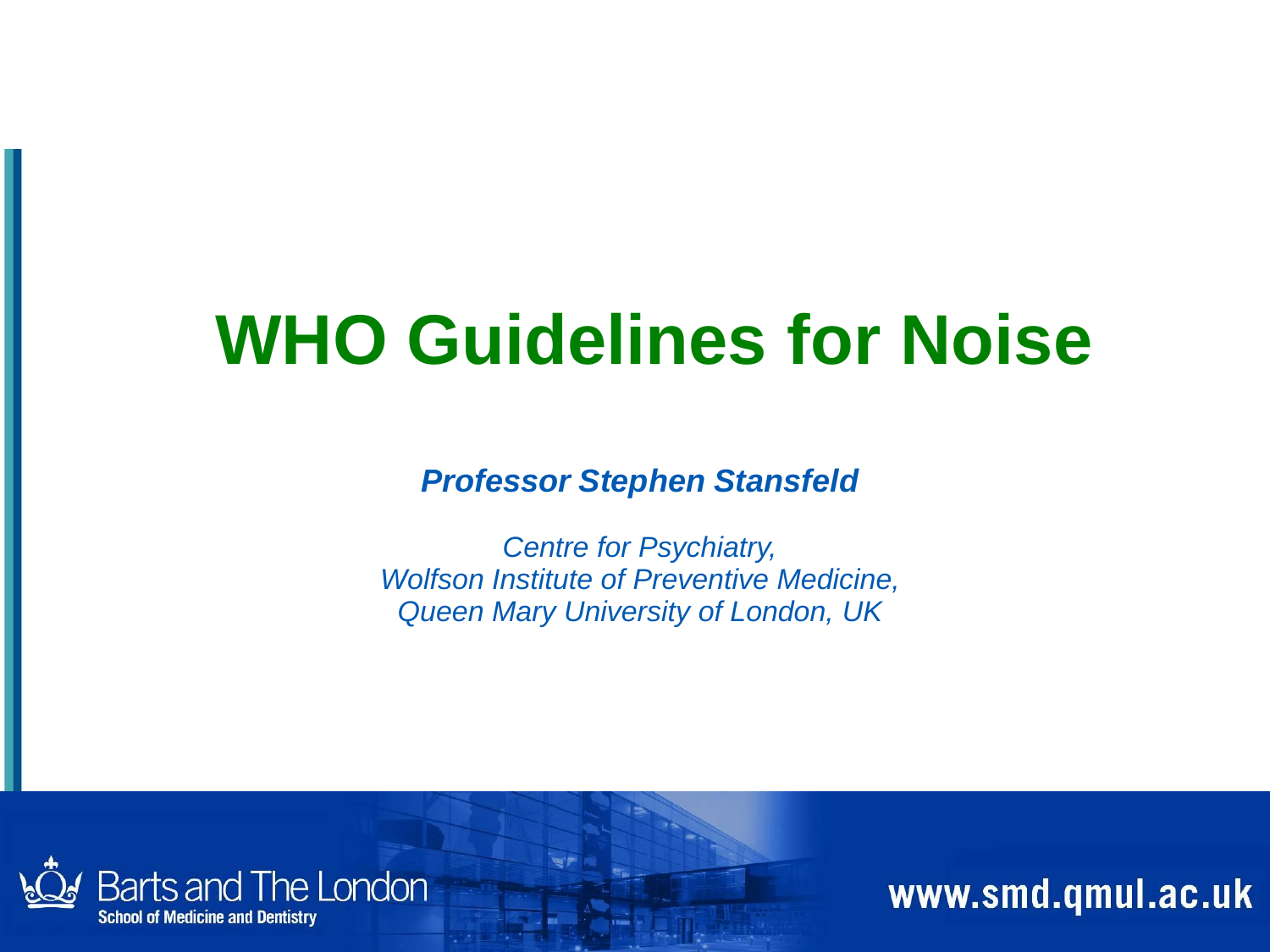### **Presentation Outline**

- **1. Context**
- **2. WHO Guideline development process**
- **3. Scope of the guidelines**
- **4. Preliminary evidence on rail noise and health**
- **5. Developing recommendations**
- **6. Conclusions**

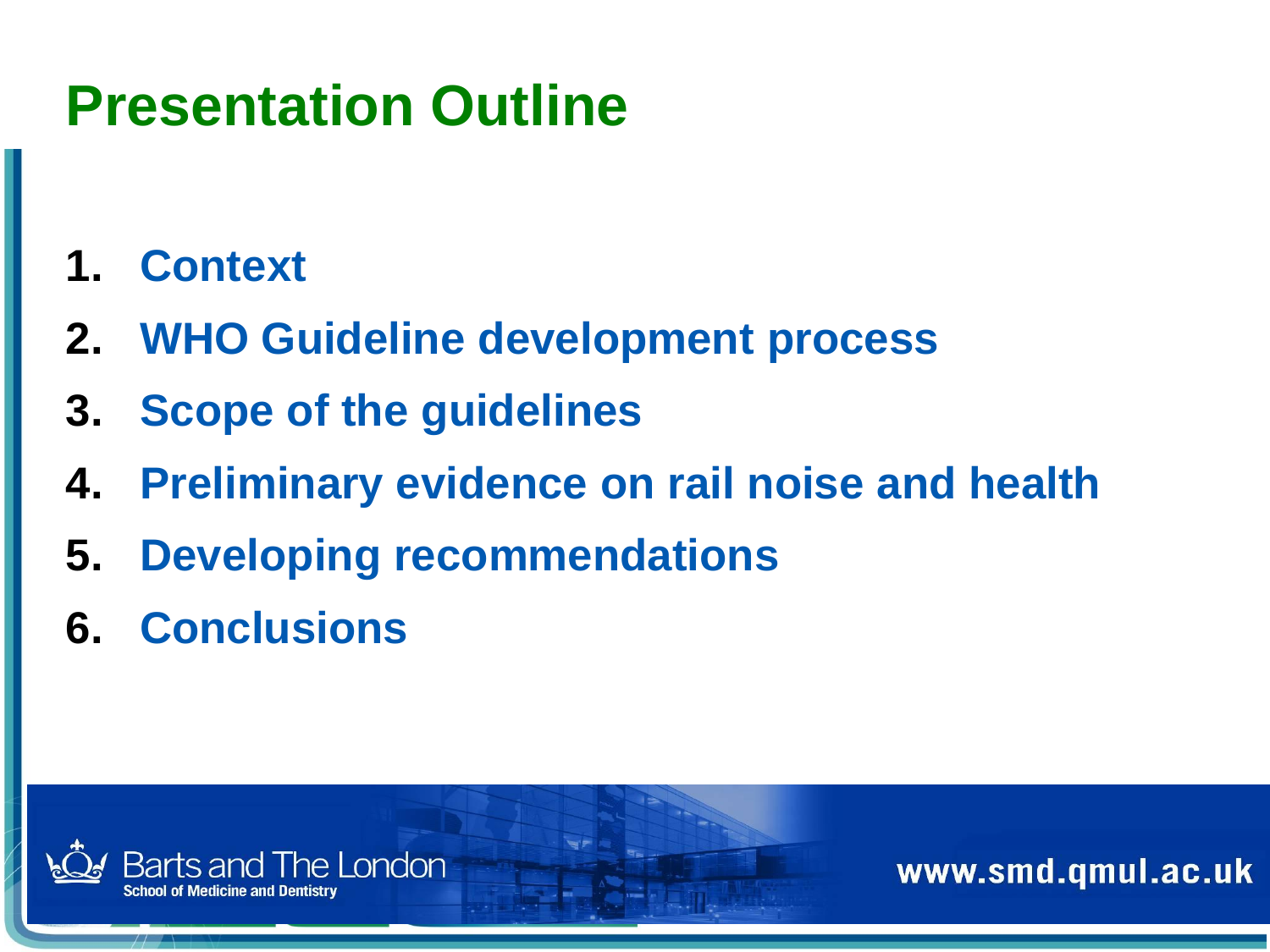### **1 – Context WHO guidelines on noise**

- **WHO Guidelines for Community Noise (1999)**
- **WHO Night Noise Guidelines for Europe (2009)**
- **WHO Environmental Noise Guidelines for the European Region (in development)**
	- **New sources of noise?**

**Barts and The London** 

- **New evidence on health outcomes?**



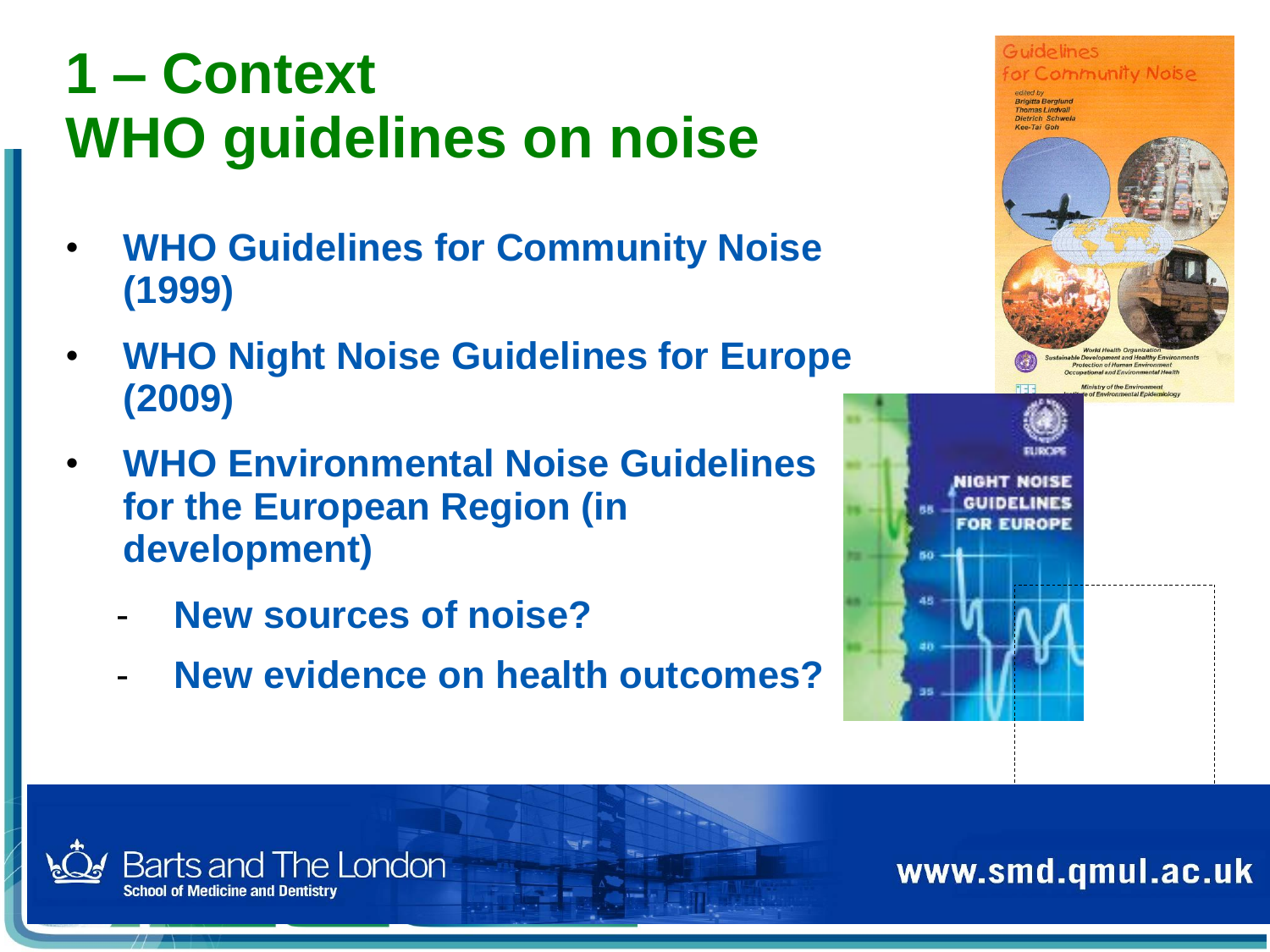### **1 - Results of WHO report on disease burden (2011)**

*Every year in the EU cities, at least:*

Barts and The London

**903 000 DALYs for sleep disturbance 654 000 DALYs for annoyance 61 000 DALYs for ischaemic heart disease 45 000 DALYs for cognitive impairment 22 000 DALYs for tinnitus**

*1~1.6 million healthy life years are lost every year from transport noise in the EU cities.* 

*Sleep disturbance and annoyance related to road transport noise comprise the main burden.*

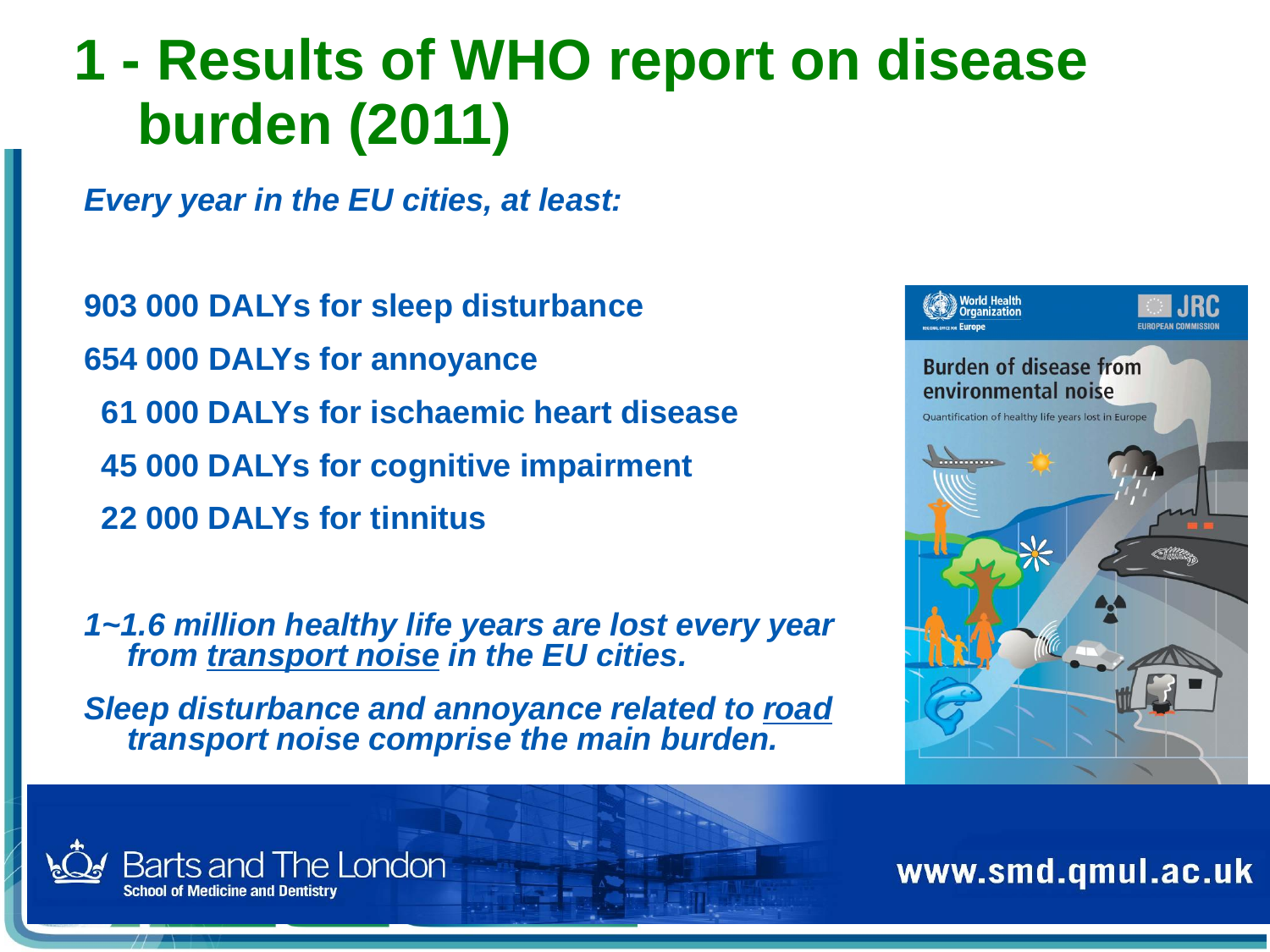## **1 – European Context**



**Fifth Ministerial Conference** on Environment and Health

"Protecting children's health in a changing environment"

Parma, Italy, 10-12 March 2010



- **The Guidelines will focus on the WHO European Region (53 Member States):**
	- **Commitment to Act from European Ministers of Environment and Health to reduce children's exposure to noise, and urges WHO to produce appropriate noise guidelines (Parma Declaration, 2010)**
	- **European Union Directive relating to the assessment and management of environmental noise requires Members States to map noise exposure and establish action plans to control and reduce the harmful effects of noise exposure**
		- *In particular, Annex III on "dose effect relations"*

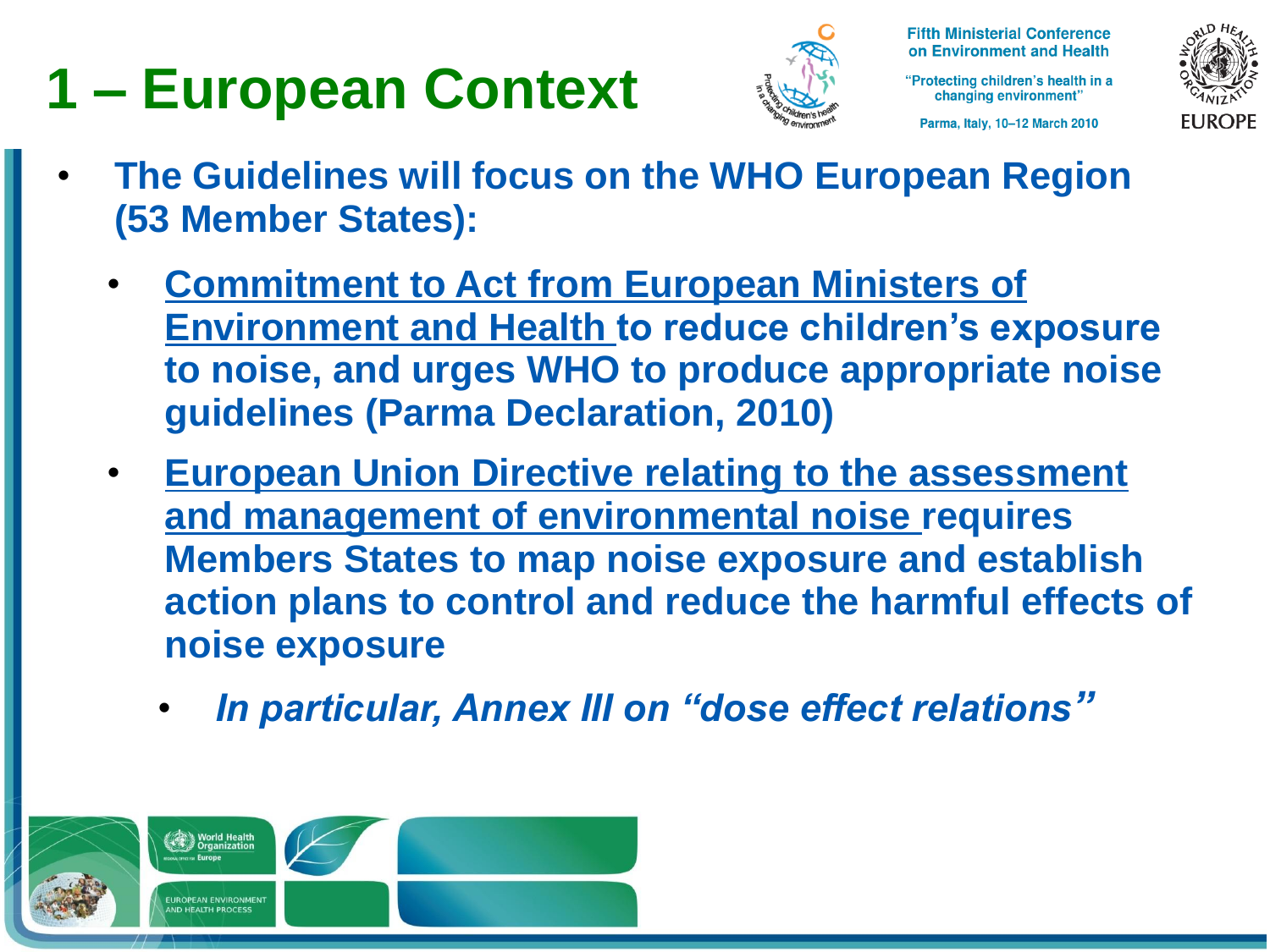### **2 - WHO Guidelines**

- Represent the most widely accepted set of **public health recommendations,** intended **to assist policy-makers, health-care providers, and other relevant stakeholders** to make informed decisions for the protection of public health.
- Based on a **comprehensive** and **objective assessment of the available evidence.**
- **Generally intended for worldwide use**, and therefore recognize the heterogeneity on technological feasibility, economic development and other political and economical factors.
- $\checkmark$  In 2007, WHO adopted internationally recognized standards and methods to ensure that guidelines are **free from biases** and **meet public health needs**.

Bonn, Germany, Germany, Germany, Germany, Germany, Germany, Germany, Germany, Germany, Germany, Germany, Germany, G

14-15 April 2015 April 2015 April 2015 April 2015<br>14-15 April 2015 April 2015 April 2015 April 2015 April 2015 April 2015 April 2015 April 2015 April 2015 April<br>14-15 April 2015 April 2015 April 2015 April 2015 April 2015

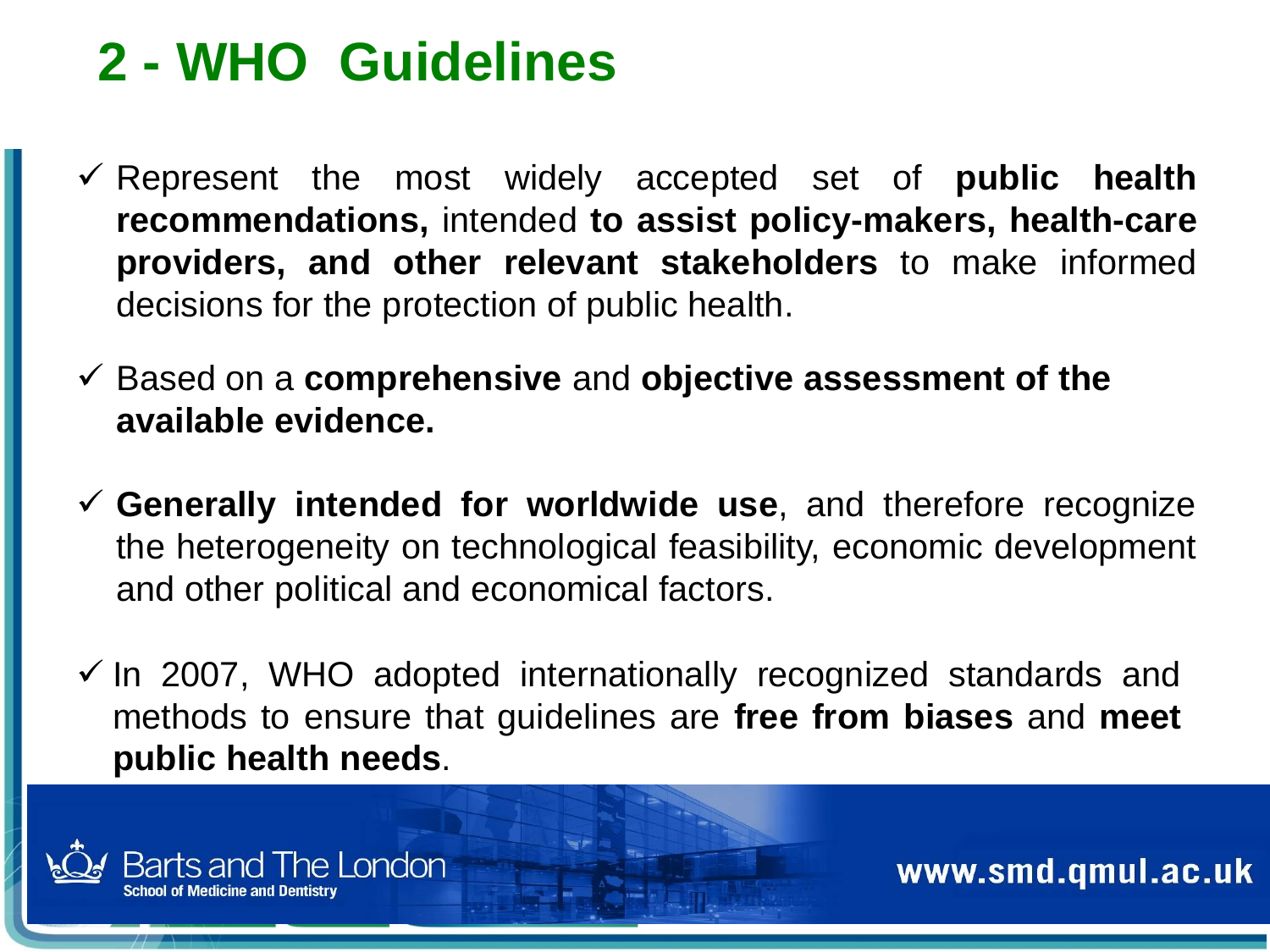## **2 - Groups involved in WHO guideline development**

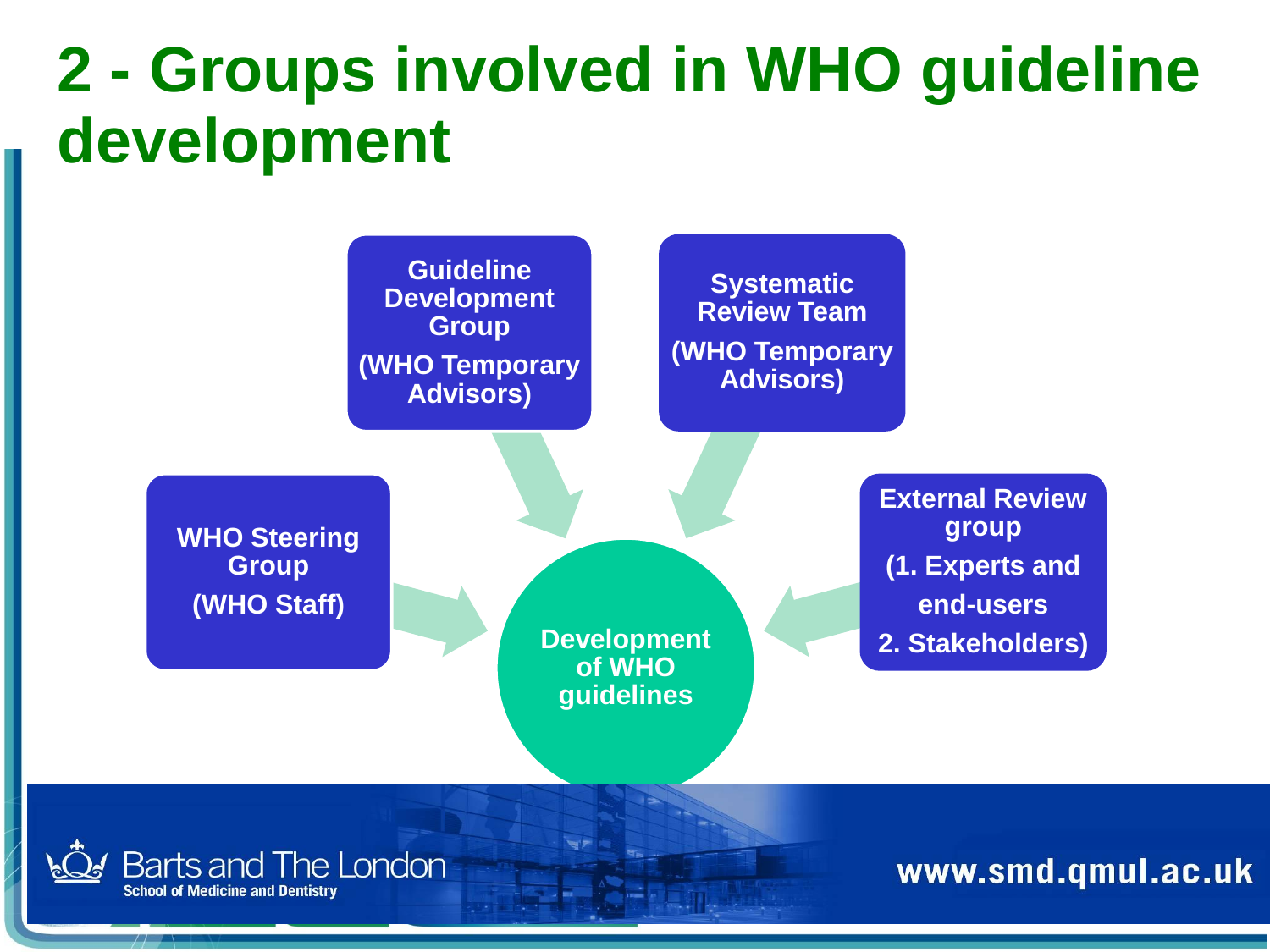## **3 – Scope of the guidelines**

### **Scoping questions:**

1. Exposure-response relationships:

In the **general population** exposed to environmental noise, what is the **exposure-response relationship** between exposure to **environmental noise** (reported as various indicators) and the proportion of persons with a **validated measure of health outcome** when adjusted for confounders?

2. Effectiveness of interventions:

In the **general population** exposed to environmental noise, what is the effect of **interventions** to reduce exposure to environmental noise on **adverse health outcomes**?

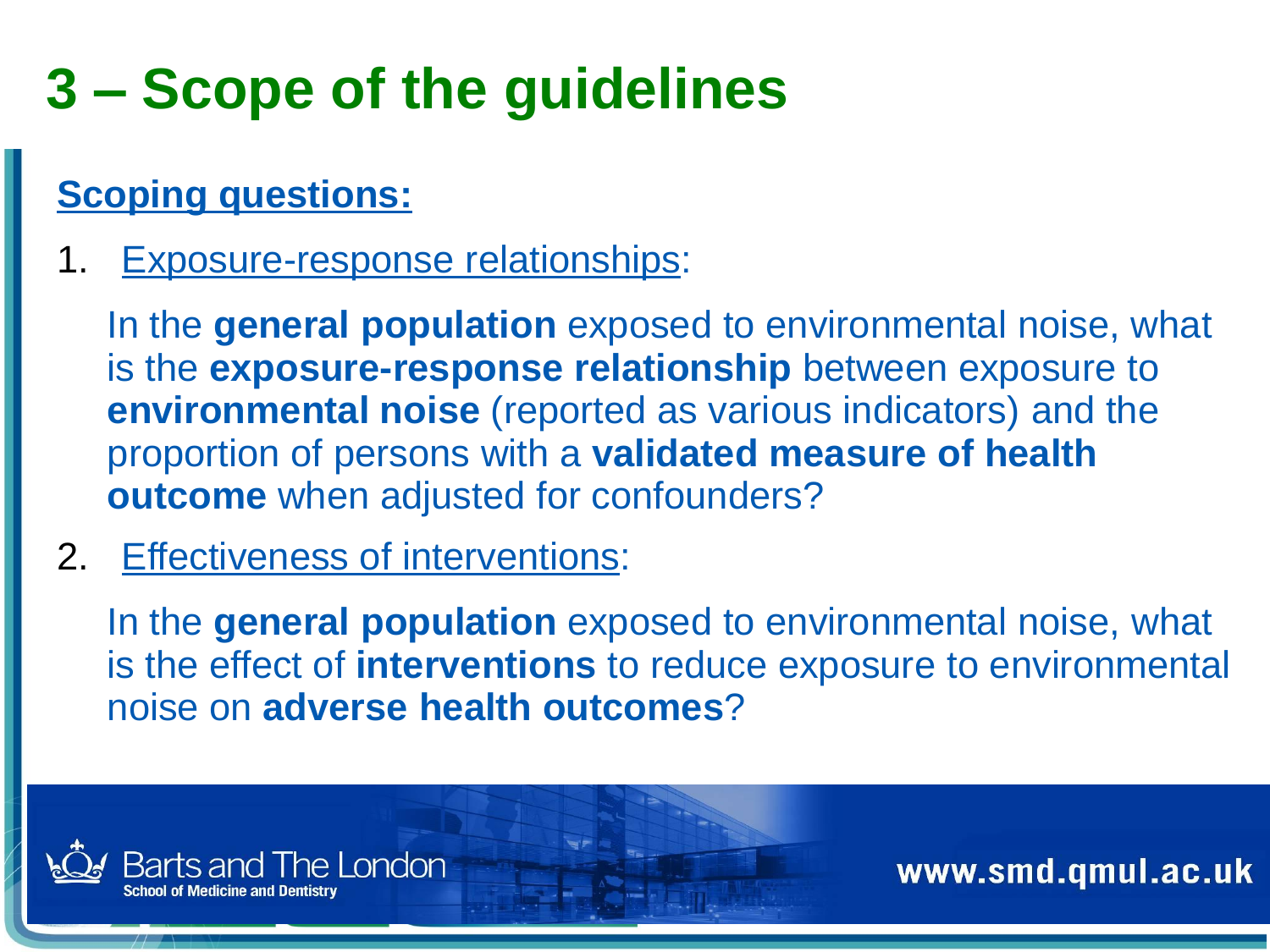## **3 - Noise sources and settings included**

- **Noise sources:**
	- **Aircraft noise**
	- **Railway noise**
	- **Road noise**
	- **Wind turbine noise**
	- **Leisure noise (including personal listening devices)**
- **Combined noise sources:**
	- **Occupational noise?**
	- **Vibration from railway traffic?**
	- **Air pollution?**
	- **Visual aspects of wind turbines?**
- 
- **Noise settings:**
	- **Residences**
	- **Hospitals?**
	- **Educational settings?**
	- **Public venues?**

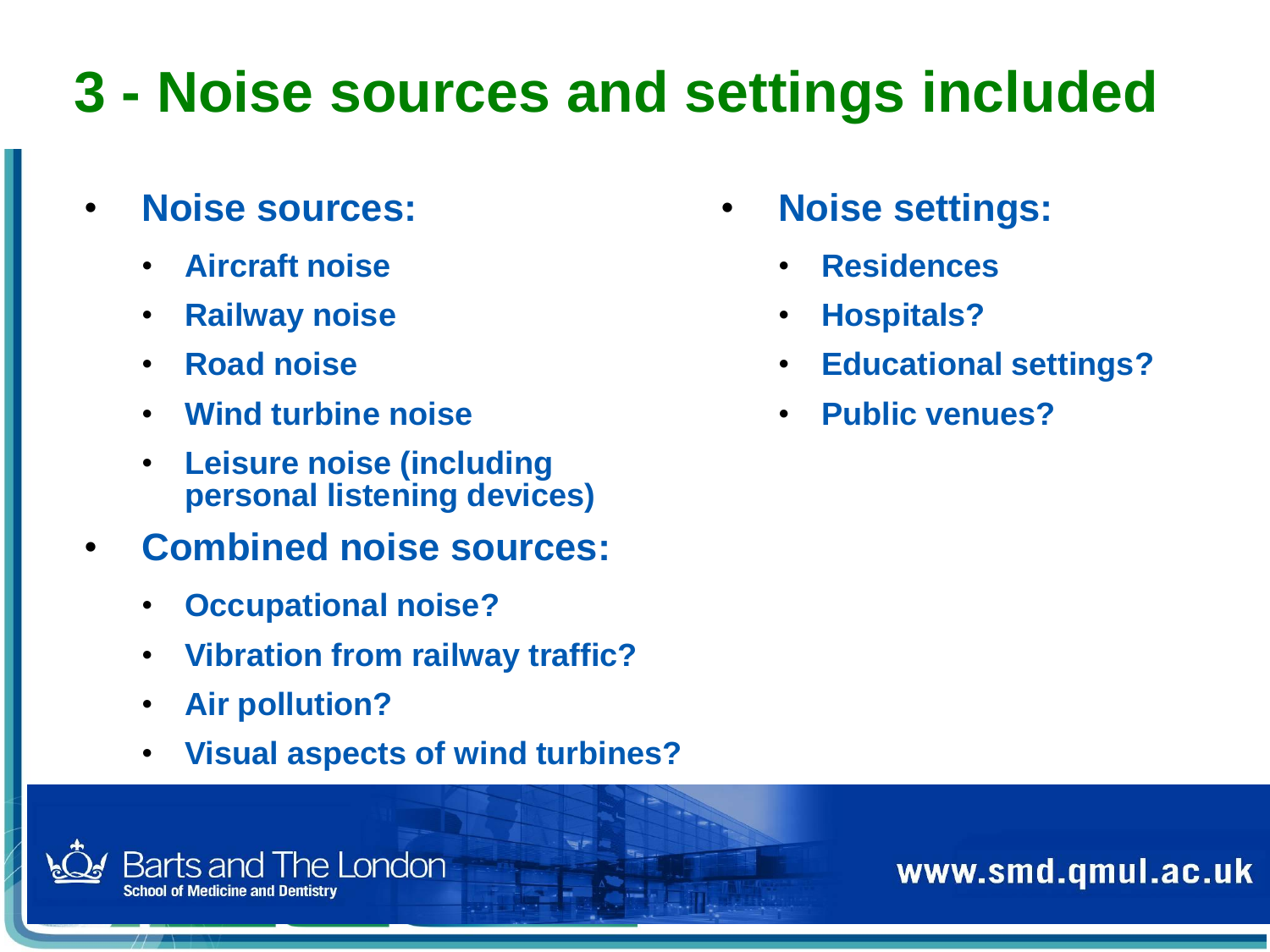## **3 - Health outcomes included in the review**

**WHO definition of health:** 

*State of complete physical, mental, and social well-being and not merely the absence of disease or infirmity*

**Health outcomes included:**

- **effects on sleep (subjectively and objectively reported)**
- **annoyance**
- **cognitive impairment, mental health and wellbeing**
- **cardiovascular diseases (ischemic heart disease, stroke, hypertension), diabetes and metabolic diseases**
- **hearing impairment and tinnitus**
- **adverse birth outcomes (pre-term delivery, low birth weight, birth defects)**

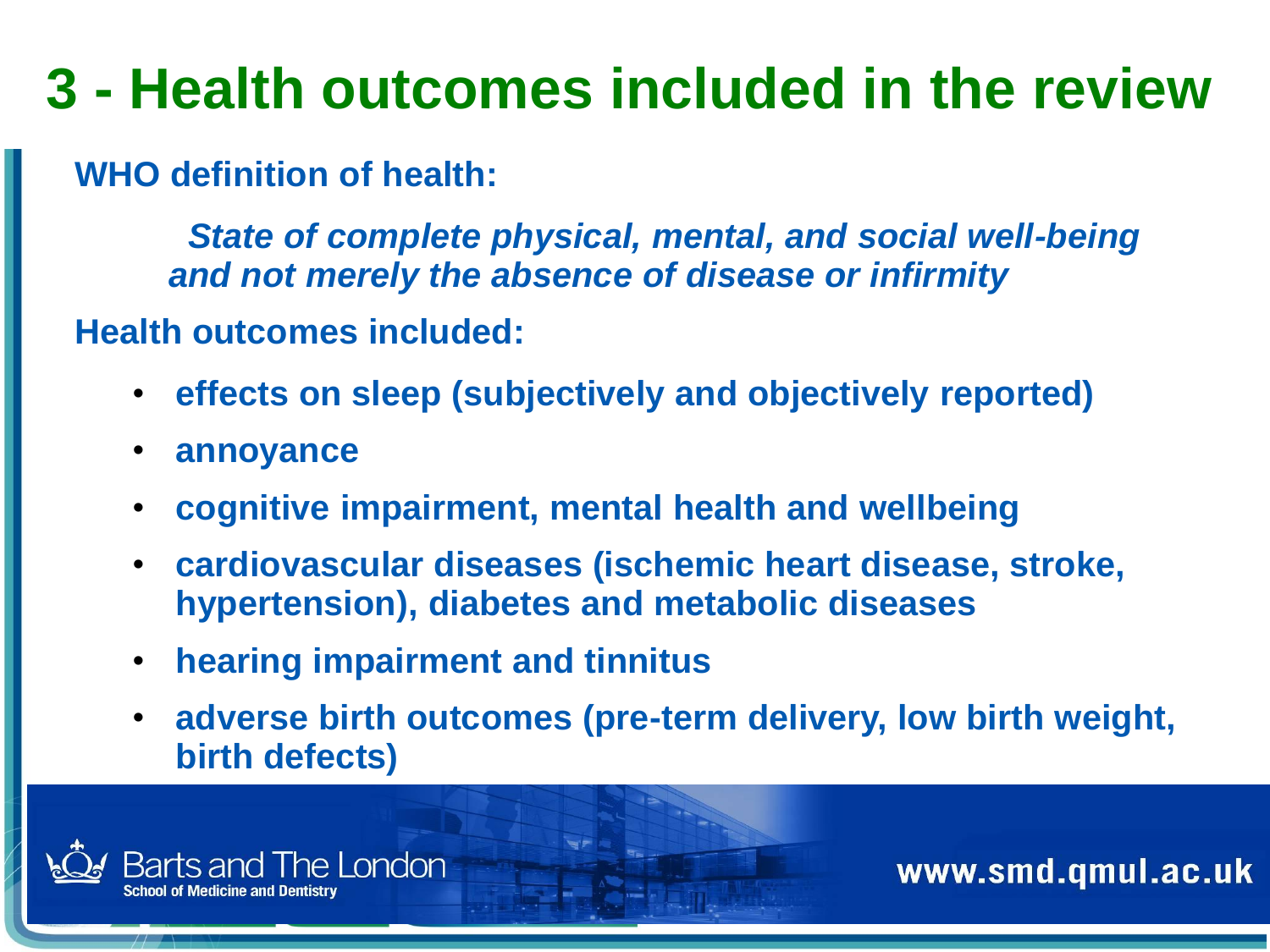# **3 - Interventions**

**Review of evidence on interventions and their effect on change in population exposure and on adverse health outcomes**

**Interventions can be defined as:**

- **Source interventions**
- **Path interventions**
- **Infrastructure change interventions**
- **Indirect interventions**
- **Change in behaviour interventions**

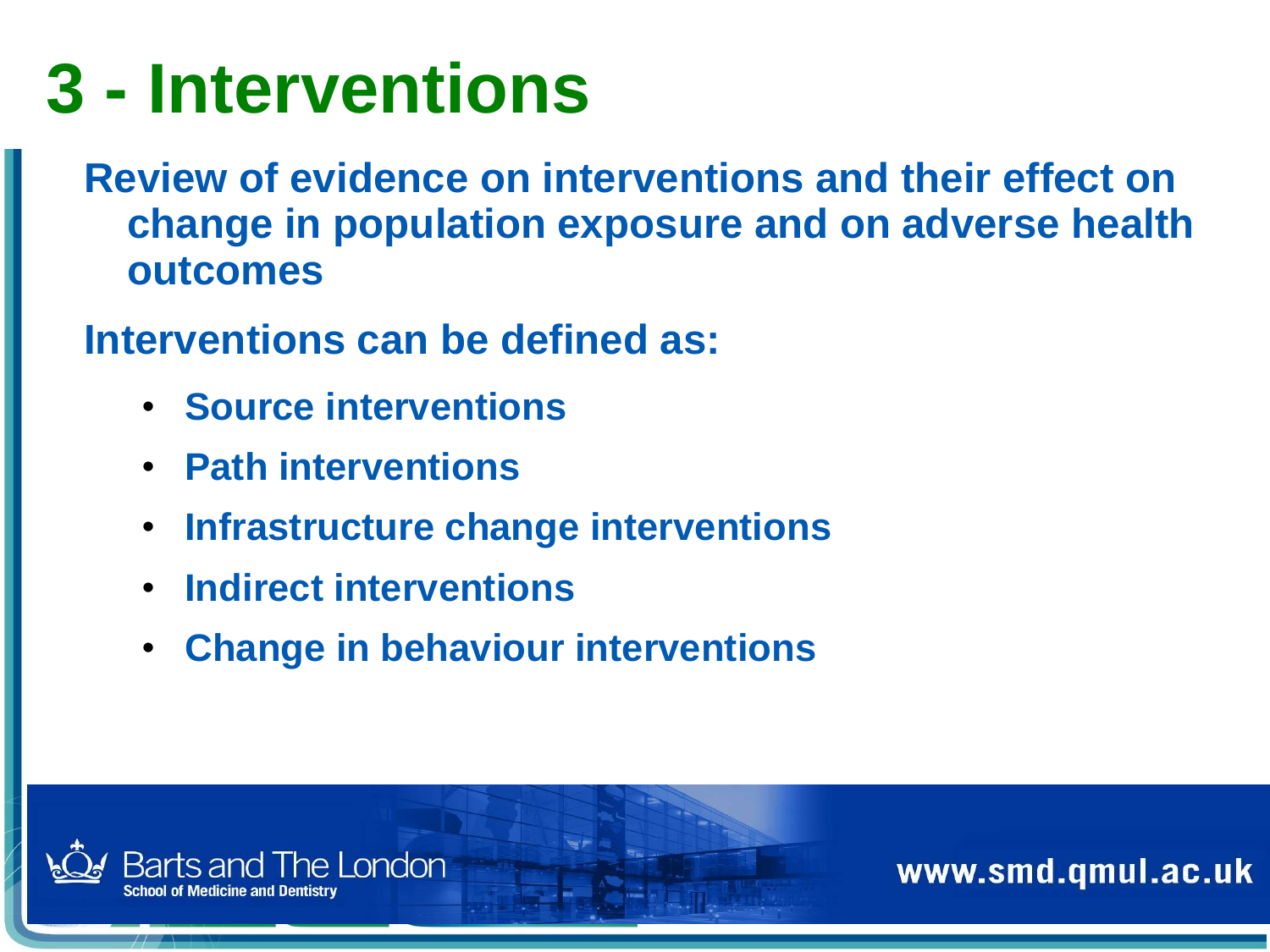**4 Preliminary evidence review on rail noise and annoyance 11 studies 1997-2010: meta-analysis 12,591 respondents Annual noise levels range 24-85dBLAeq 24h LAeq 24h and Lden against full range of annoyance scale (10 studies used ICBEN/ISO annoyance scale) % highly annoyed >=60% of the annoyance scale compared to >=72% in previous EU studies 2 High speed train studies**

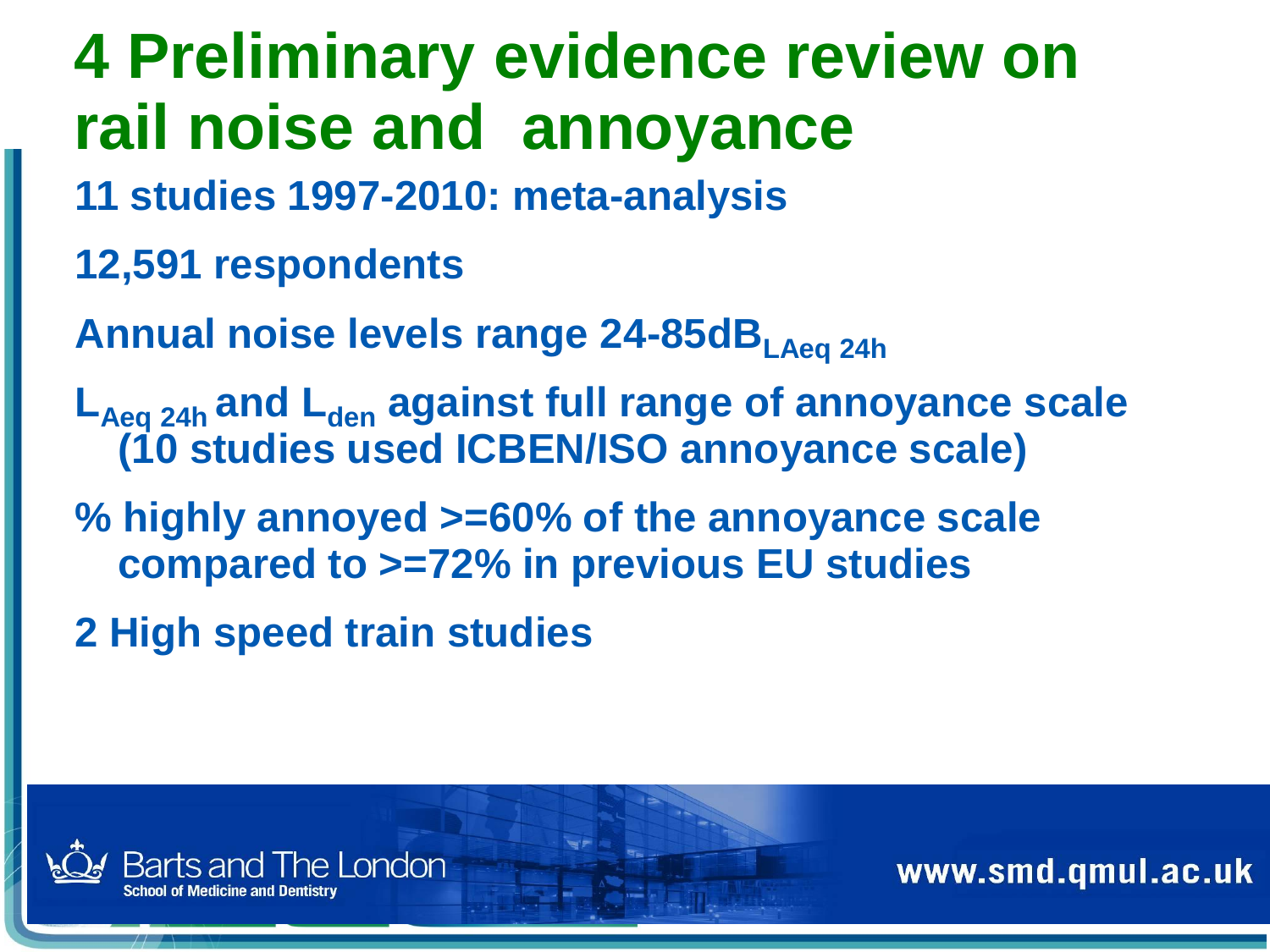## **4 Preliminary evidence review on rail noise and annoyance**

- **11 studies 1997-2010**
- **Pearson correlation 0.412, 95%CI 0.28-0.53 between LAeq24h and noise annoyance raw scores**
- **% Highly annoyed with 10dB increase in noise OR=3.39 95%CI 2.05-5.61 (OR=3.53 in modelled data)**
- **Large variance between studies – only reduced slightly by excluding Shinkansen studies (vibration?)**
- **Important non-acoustical variables: ground-borne vibrations, distance from track, residence construction type, passenger/freight, conventional/high speed**

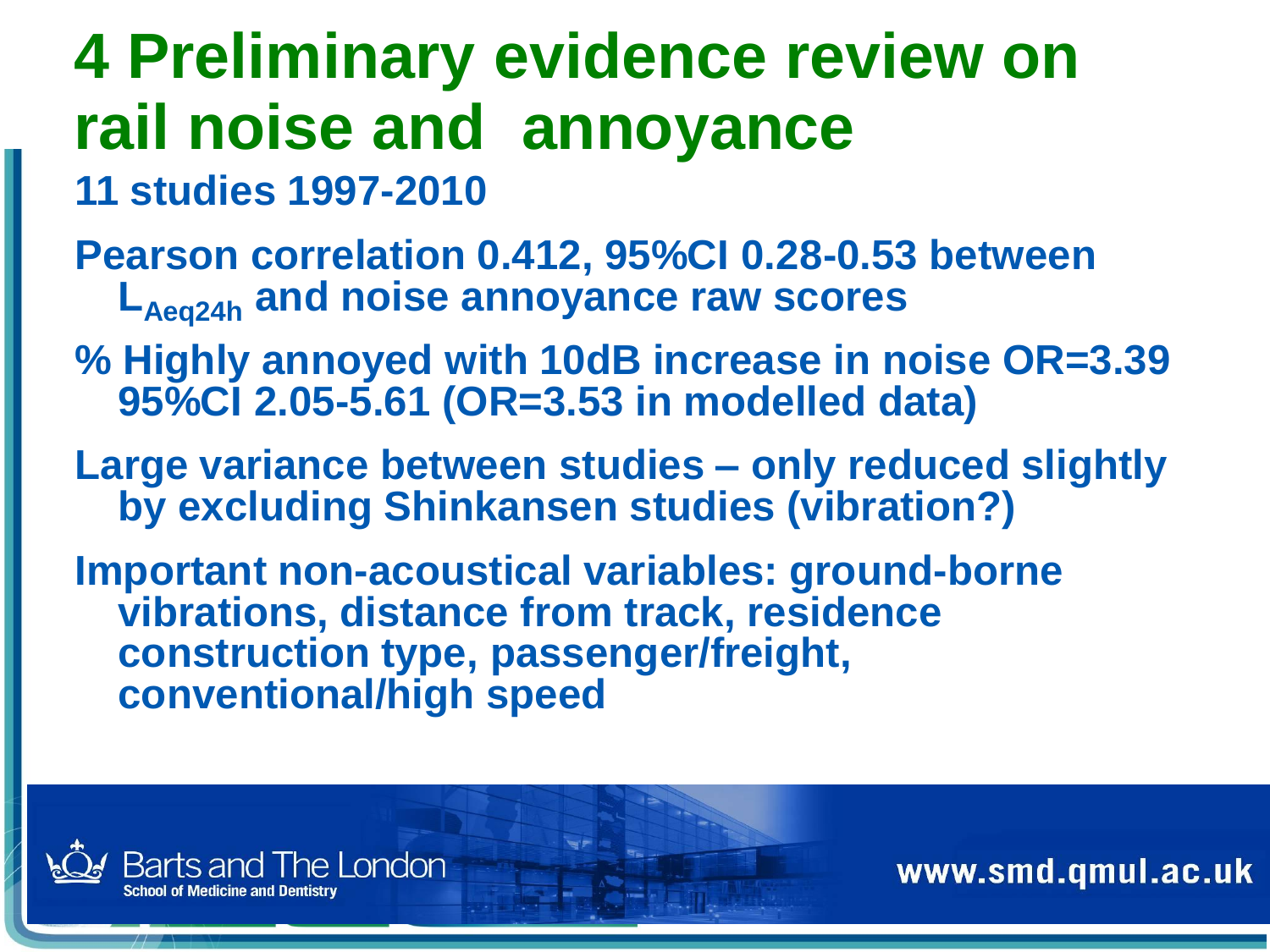### **Lden and % highly annoyed (9 studies)**



Figure 21: Quadratic regression of the relation between L<sub>den</sub> and the calculated % Highly Annoyed for 9 railway noise studies (black), together with their 5% and 95% percentiles (black verticals). For comparison, the exposure-response function by Miedema & Oudshoorn (2001, rail) is shown (red), together with the confidence interval.

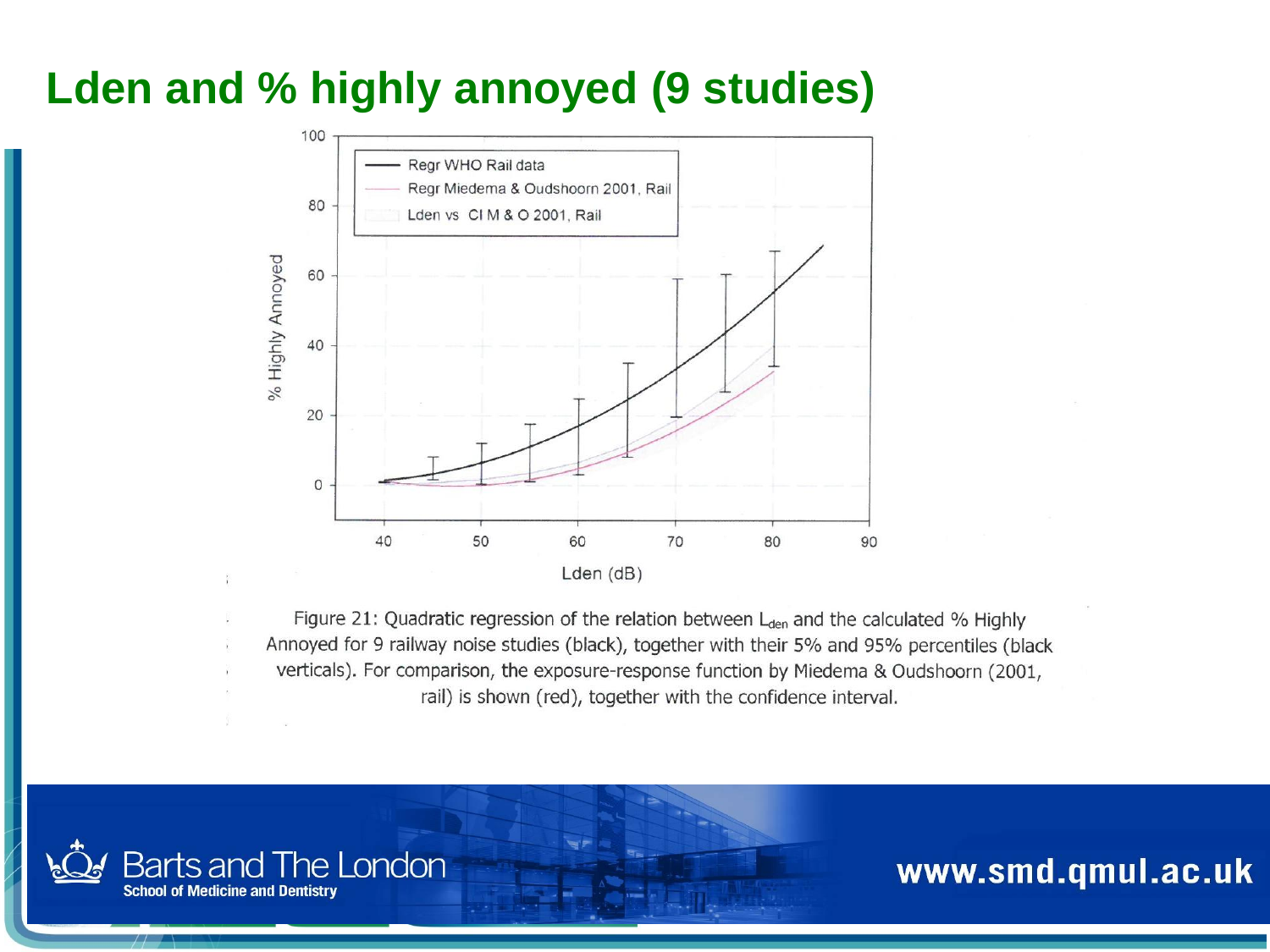- **Polysomnography: re-analysis of DEUFRAKO Study**
- **33 individuals, 22-68 years living near Cologne/Bonn rail**
- **9 consecutive nights, indoor noise measurements**
- **Exposure response relationships for transitions to stage 1 sleep or waking**
- **7,631 train events contributed to the analysis**
- **Spontaneous awakening rates for rail study 6.1%**
- **Noise level at which probability of additional awakenings due to train noise 33-38dBA**

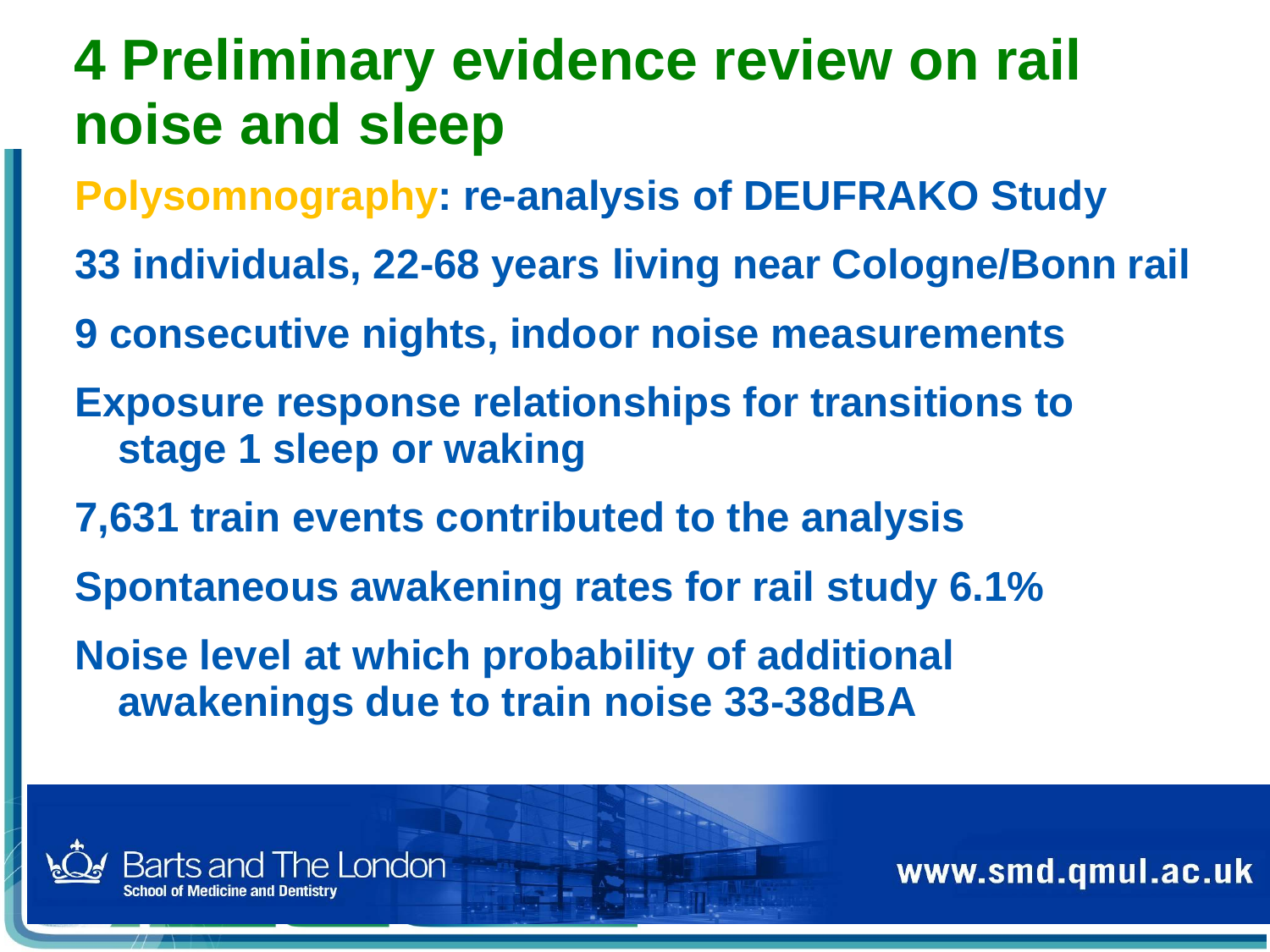- **DEUFRAKO Study**
- **Odds of transition to stage 1 sleep based on 10dBA change (LAS max) OR=1.22 95%CI 0.9,1.5**
- **For freight trains OR=1.40 95%CI 1.2,1.6**
- **For passenger trains OR=1.21 95%CI 0.97,1.5**
- **Little change after adjustment for age, gender, day of the week, time from sleep onset**
- **'Significant positive association between indoor maximum noise level of single events and probability of sleep stage changes to wake or stage 1 sleep'**

**Problem of selection bias**

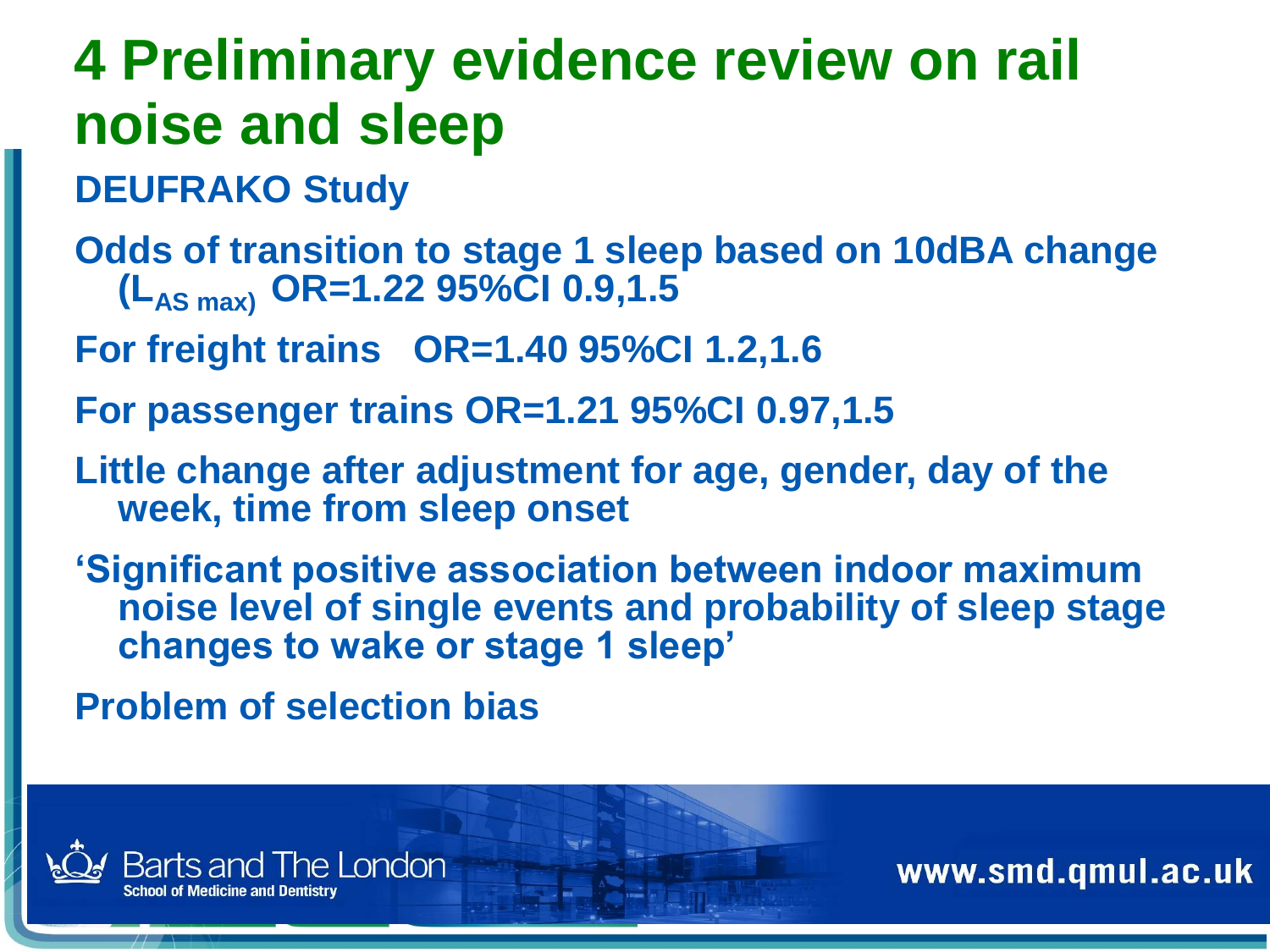**Self-reported sleep disturbance: meta-analysis of 30 studies (7 on rail noise) since 2000**

- **Lnight at the most exposed façade**
- **Modelled the possibility of being highly sleep disturbed**

**Rail noise: 2% highly sleep disturbed at 40dBA Lnight**

**Per cent highly sleep disturbed greater for rail than for road noise (different methodologies, recency, Asian studies included)**

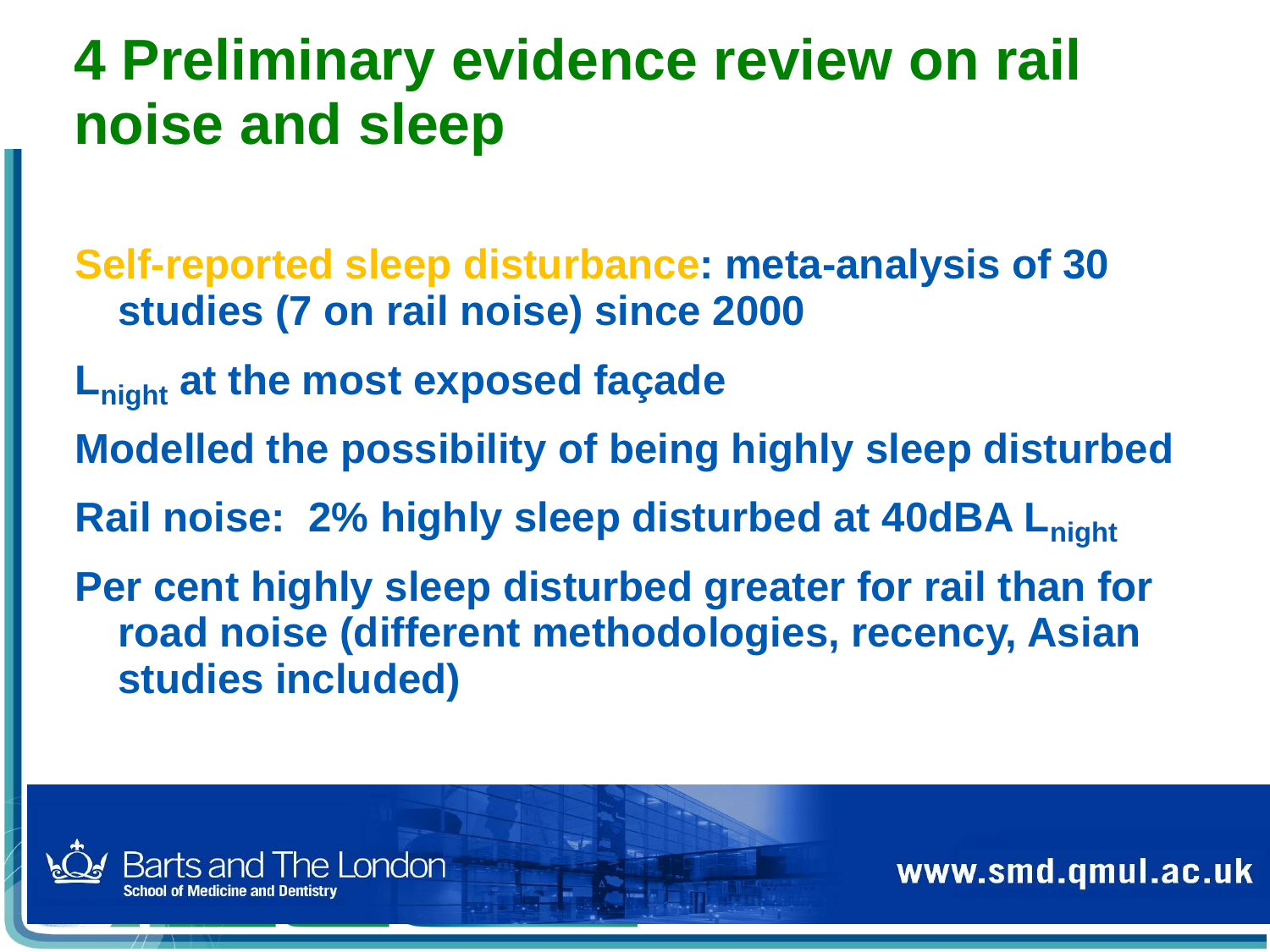**Self-reported sleep disturbance: meta-analysis Lnight per 10dBA (falling asleep) OR=2.57 95%CI 1.9,3.5 Lnight per 10dBA (awakening) OR=2.54 95%CI 1.5,4.3**

**Lnight\* per 10dBA (falling asleep) OR=2.01 95%CI 1.4, 2.8 Lnight\* per 10dBA (awakening) OR=1.12 95%CI 0.9,1.4**

**\* Did not refer to noise in question**

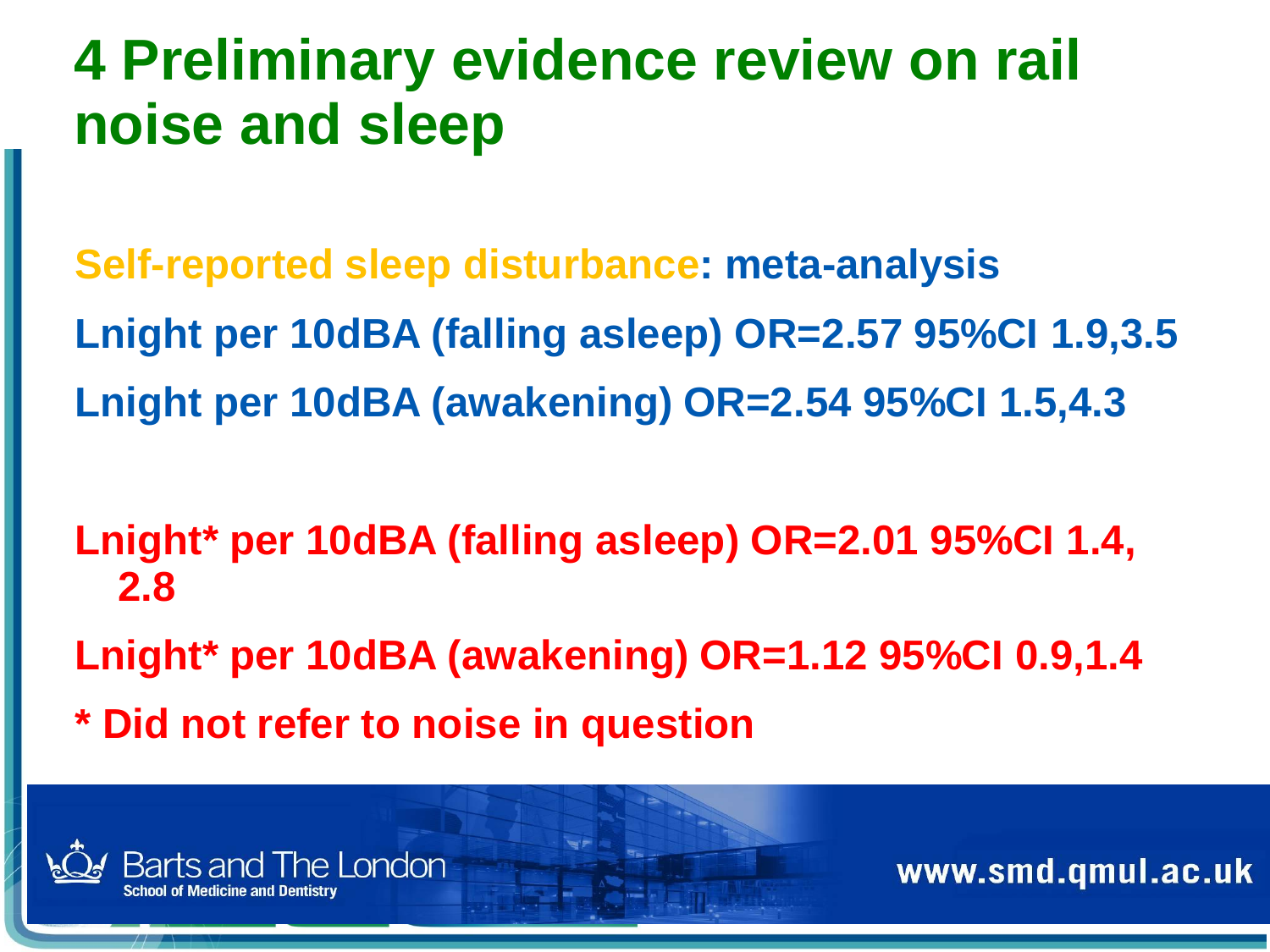### **Other evidence reviews**

**Little evidence on cognitive impairment, mental health**

**No evidence on hearing impairment or birth outcomes**

**Evidence review on cardiovascular health is yet to report**

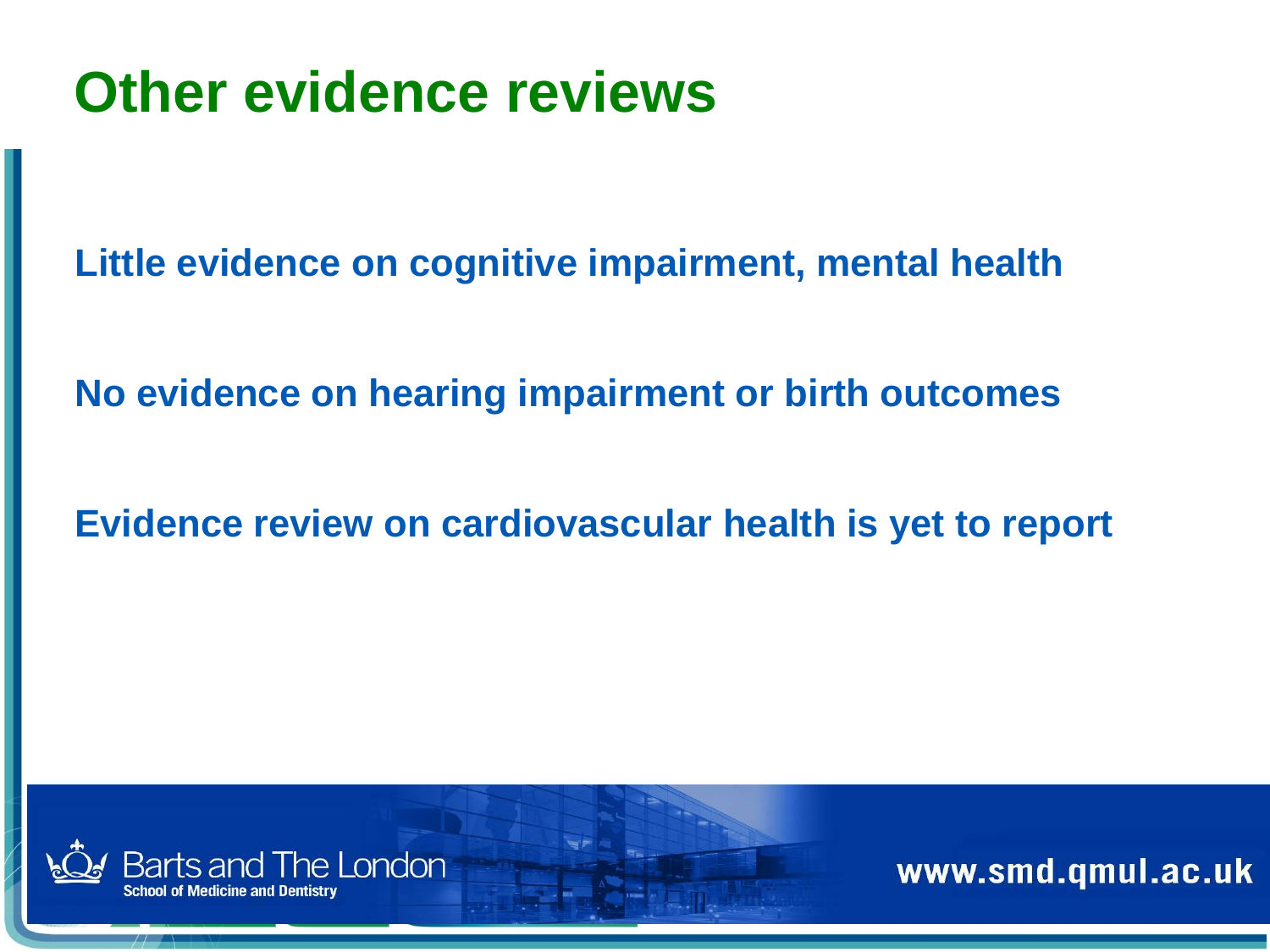# **5 – Grading the evidence**

- Assessment of the overall quality of evidence for **relationship between environmental noise and a certain health outcome / effectiveness of intervention:**
	- **Study limitations**
	- **Inconsistency of results**
	- **Indirectness of evidence**
	- **Imprecision**
	- **Publication bias**

**Barts and The London** 

- **Magnitude of effect**
- **Plausible confounding**
- **Dose-response gradient**

#### **OVERALL QUALITY OF EVIDENCE:**

- **High quality**
- **Moderate quality**
- **Low quality**
- **Very low quality**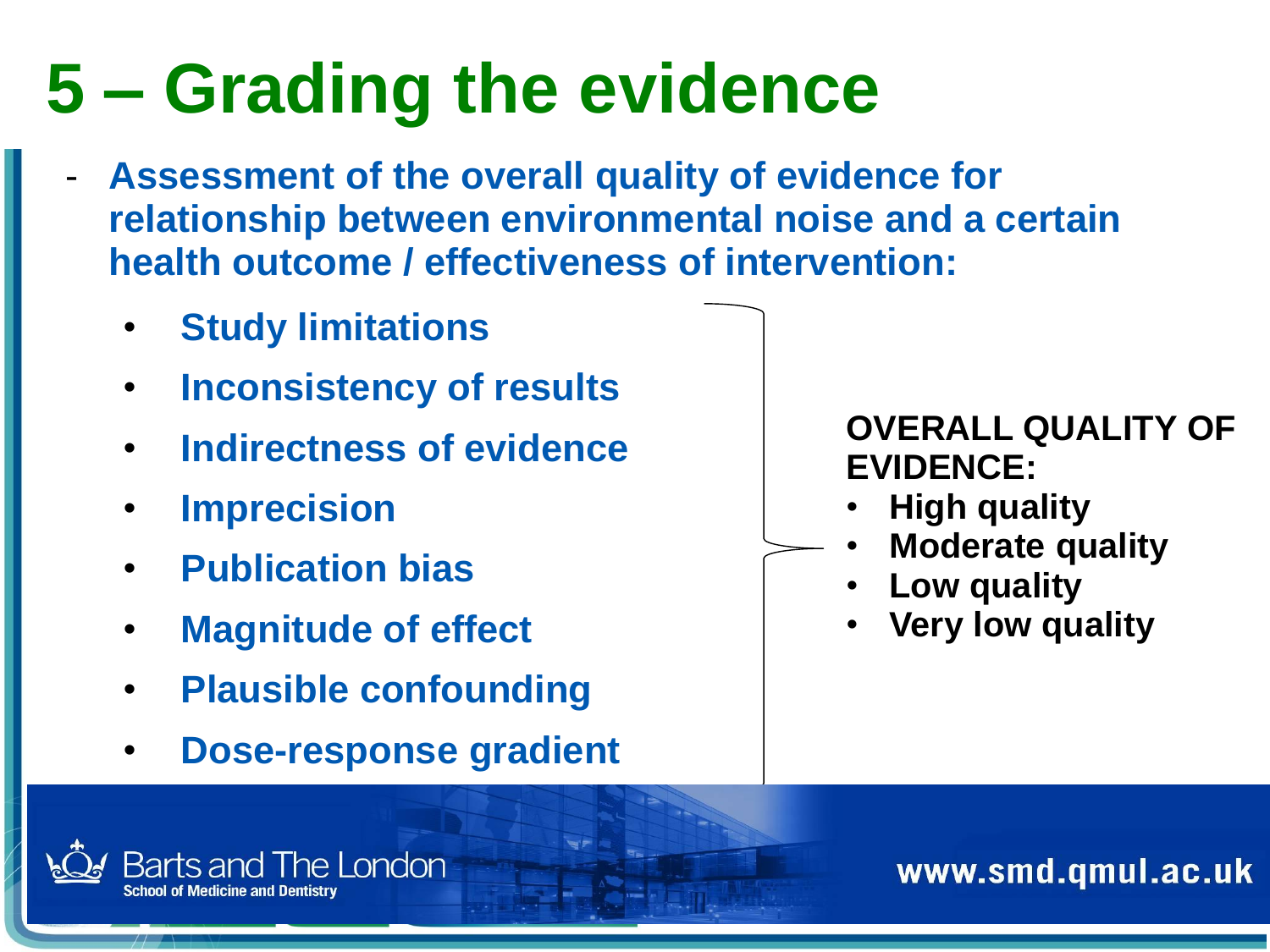# **5 – Developing recommendations**

- **Recommendations are developed considering:**
	- **Quality of evidence (high / moderate / low / very low)**
	- **Balance of benefits and harms (when implementing the recommendation)**
	- **Values and preferences (of general population and/or specific groups)**
	- **Resource use (more or less resource-intensive to implement a recommendations?)**

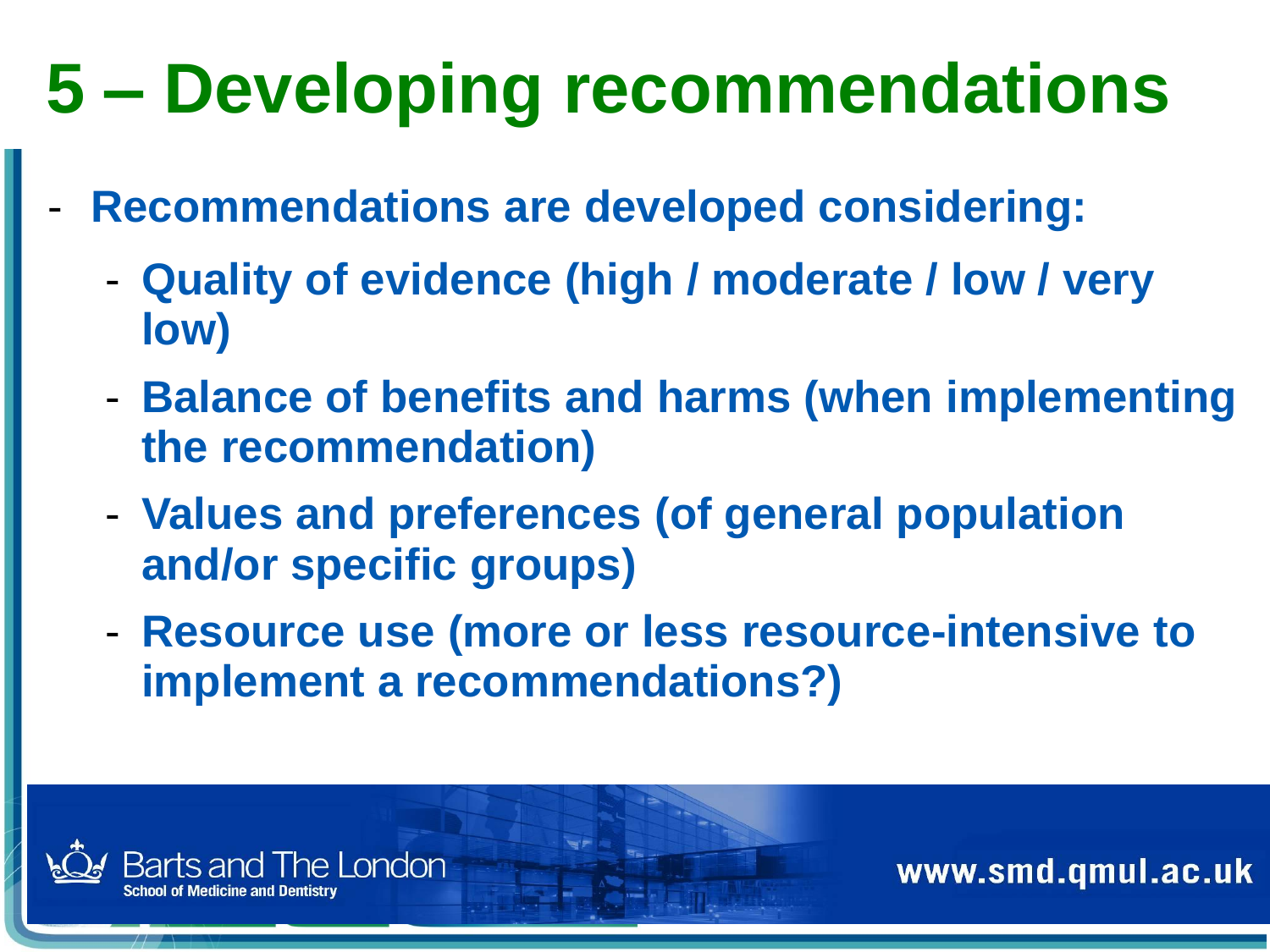## **6 - Conclusion**

- **Environmental noise is an important public health concern**
	- *Only second to air pollution in terms of disease burden*
- **New scientific evidence in the field of environmental noise and public health**
- **WHO will develop the** *WHO Environmental Noise Guidelines for the European Region* 
	- **Updated exposure-response functions for noise sources / health outcomes**
	- **Recommendations on effectiveness of interventions**
- **The Guidelines will provide evidence-based recommendations in order to support WHO European Member States in their efforts to prevent and control exposure to excessive noise.**
- **The Guidelines development is ongoing with a view of completion in 2016.**

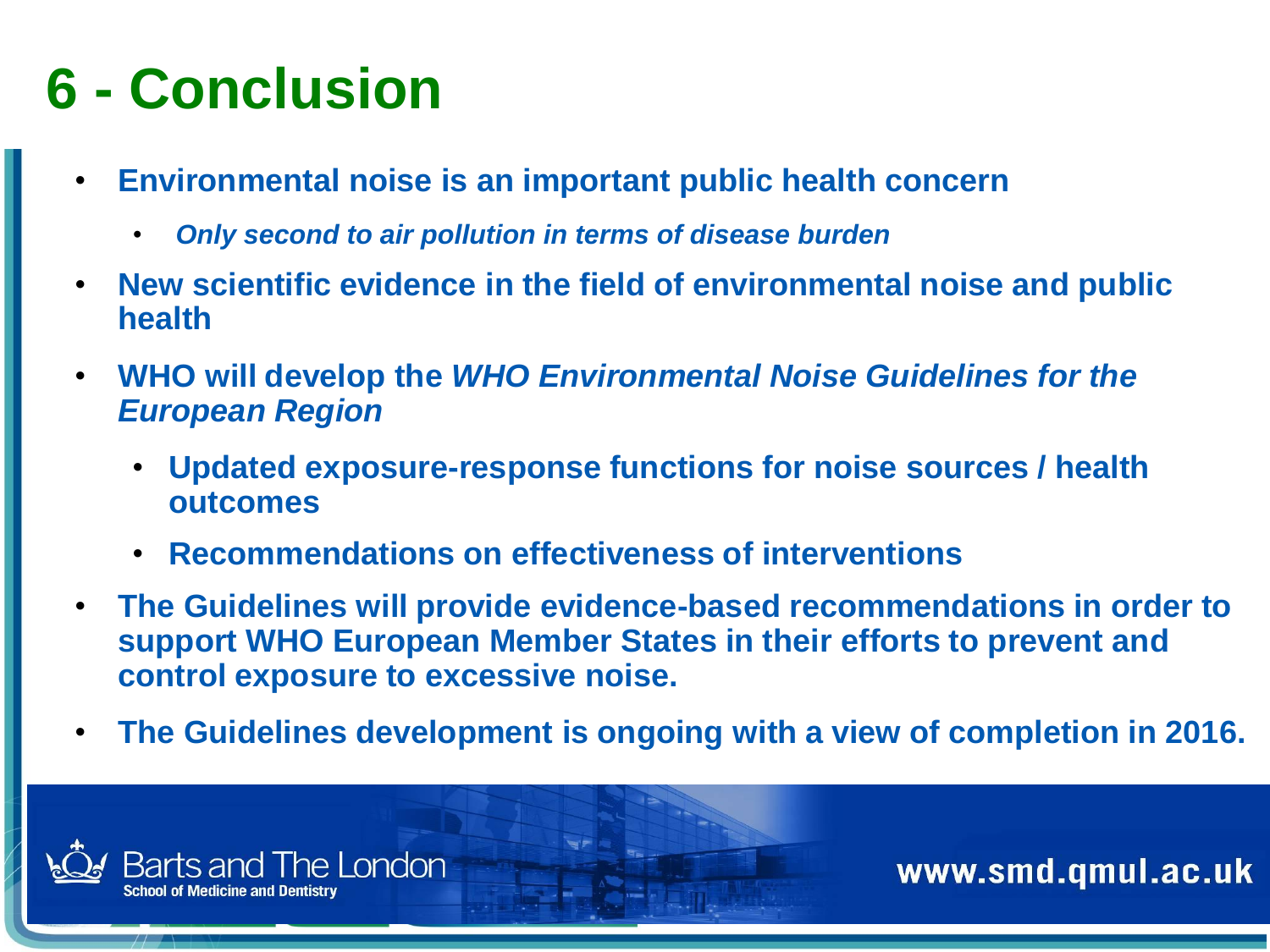### **Acknowledgements**

#### **Guideline Development Group:**

Wolfgang Babisch, Goran Belojevic, Mark Brink, Marie-Eve Heroux, Sabine Janssen, Peter Lercher, Marco Paviotti, Goran Pershagen, Kerstin Persson Waye, Anna Preis, Stephen Stansfeld, Martin van den Berg, Jos Verbeek